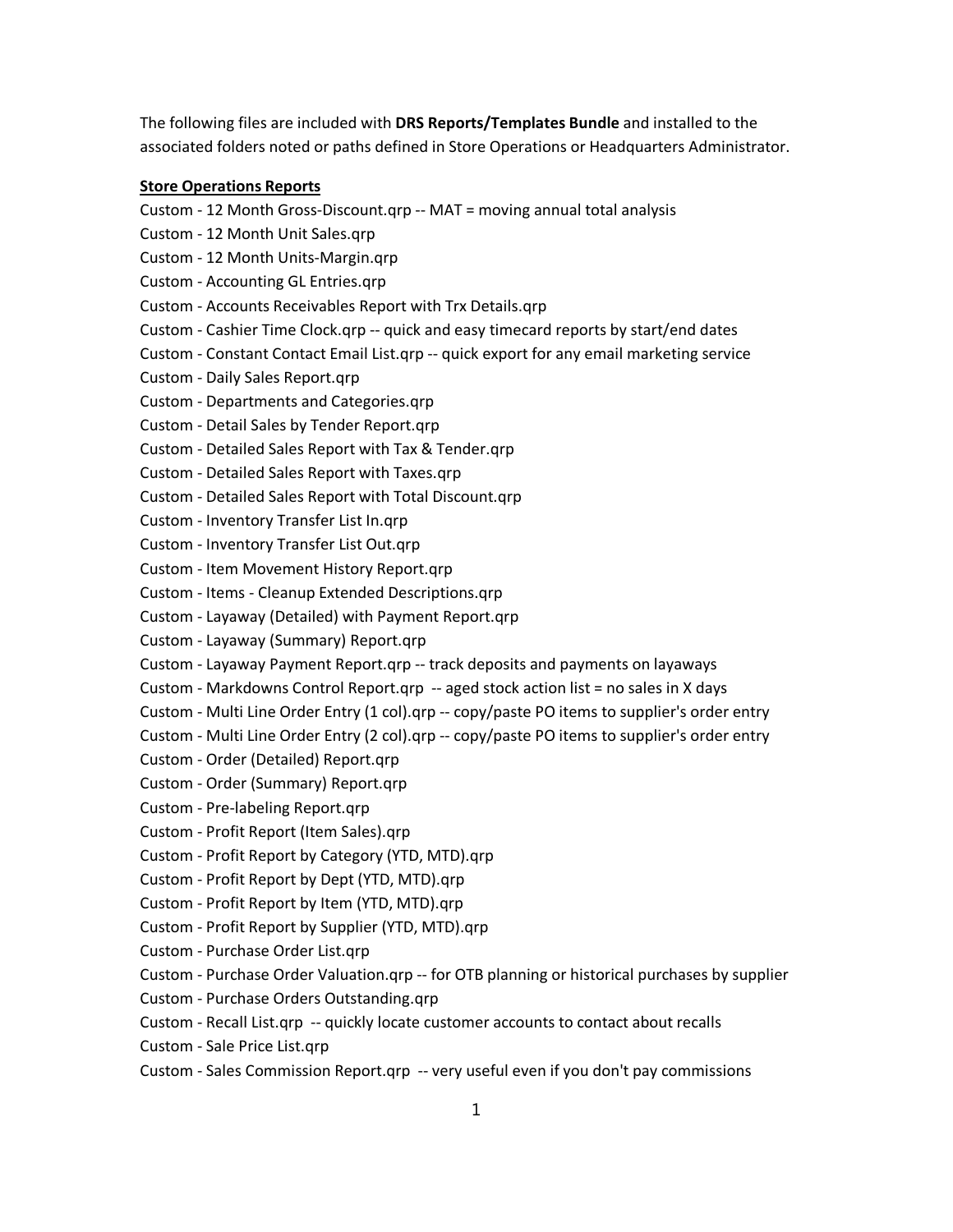Custom - Sales Tax Report.qrp

Custom - Supplier RDC Report.qrp -- retail data capture by supplier

Custom - SWAT List.qrp -- SWAT = sell what's available today

Custom - Tender Summary by Cashier.qrp

Custom - Tender Summary by Date.qrp

Custom - Unit Sales by Item (MTD, YTD).qrp

Custom - Work Order (Detailed) Report.qrp

Customer - Accounts Receivable (Detailed) Report.qrp

Customer - Customer List.qrp -- with email address

Items - Item History Report.qrp

Items - Item Price List.qrp

Items - Item Quantity List.qrp

Items - Serial Number List.qrp

Layaway - Layaway (Detailed) Report.qrp

Linked - Multi Line (1 col).qrp

Linked - Multi Line (2 col).qrp

Linked - Order Detail.qrp

Orders - Back Order (Detailed) Report.qrp

Orders - Quote (Detailed) Report.qrp

Orders - Work Order (Detailed) Report.qrp

Sales - Top Items Report.qrp

## **Store Operations CrystalReports**

DRSEODReport.rpt & .def-- End Of Day accounting GL with COGS by dept/category\* DRSLabels.rpt & .def DRSReceivingReport.rpt & .def DRSSalesSummary(Store).rpt & .def -- End Of Month GL with COGS by dept/category\* Labels.rpt & .def RegAnaly.rpt & .def TimecardMon.rpt & .def -- Monday-Sunday week reporting Customer.rpt & .def DRSCustomerEmailList.rpt & .def

\*Must be run on database server with server name = (local) which is the default RMS install.

**Store Operations Labels** - Cognitive/Zebra for Generic Text-only driver

1\_Standard\_Zebra.lbl -- standard 1.25x2.25" Zebra label 2\_SALE\_Zebra.lbl -- regular and sale price 3\_MSRP\_Zebra.lbl -- MSRP + Our Price 4 Serial Zebra.lbl -- includes serial number 5160.lbl -- fixed top margin 5160\_SN.lbl -- fixed top margin with serial number added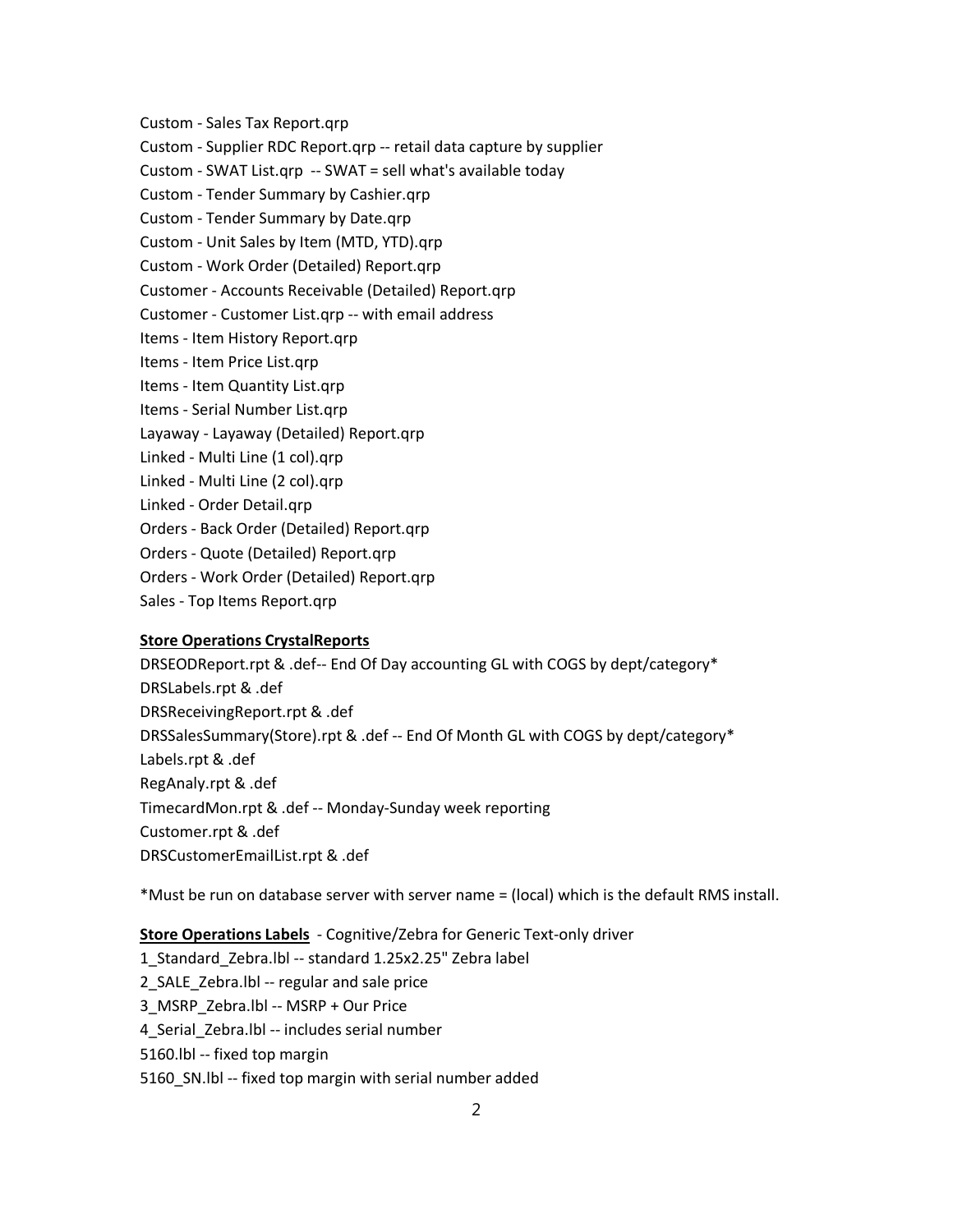1\_bb1x24.lbl -- standard 1x2.3" Cognitive label 2\_bb1x24name.lbl -- includes store name 3\_bb1x24SALE.lbl -- regular and sale price 4\_bb1x24serial.lbl -- includes serial number 5\_bb1x24MSRP.lbl -- MSRP + Our Price

#### **Store Operations ReceiptTemplates**

DRS\_fullpage.xml PO.xml PO\_retail.xml PORcv.xml POXfrRcv.xml XReportFullpage.xml DRS\_40col.xml -- special 2 line per item format DRS\_40col\_epkick.xml DRS\_40col\_Generic.xml DRS\_40col\_Mercury.xml

## **Headquarters Reports**

Custom - Account Adjustments.qrp Custom - Account Payments.qrp Custom - Account Transactions Payments.qrp Custom - Account Transactions.qrp Custom - Average Sales by Store - HQ.qrp Custom - Cashier Time Clock (HQ).qrp Custom - Company Item Value.qrp Custom - Detailed Sales Report with Customer.qrp Custom - HQ Detailed Sales by Date.qrp Custom - Inter-Store Inventory Transfer List.qrp Custom - Tender Summary - HQ.qrp Custom - Tender Summary.qrp Custom - Time Card Report.qrp Customer - Accounts Receivable (Detailed-HQ) Report.qrp Customer - Global Customer List.qrp Customer - Local Customer List.qrp Items - Item Price List.qrp Items - Item Quantity List.qrp Items - Snapshot Price List.qrp Items - Snapshot Quantity List.qrp Sales - Top Items Report.qrp